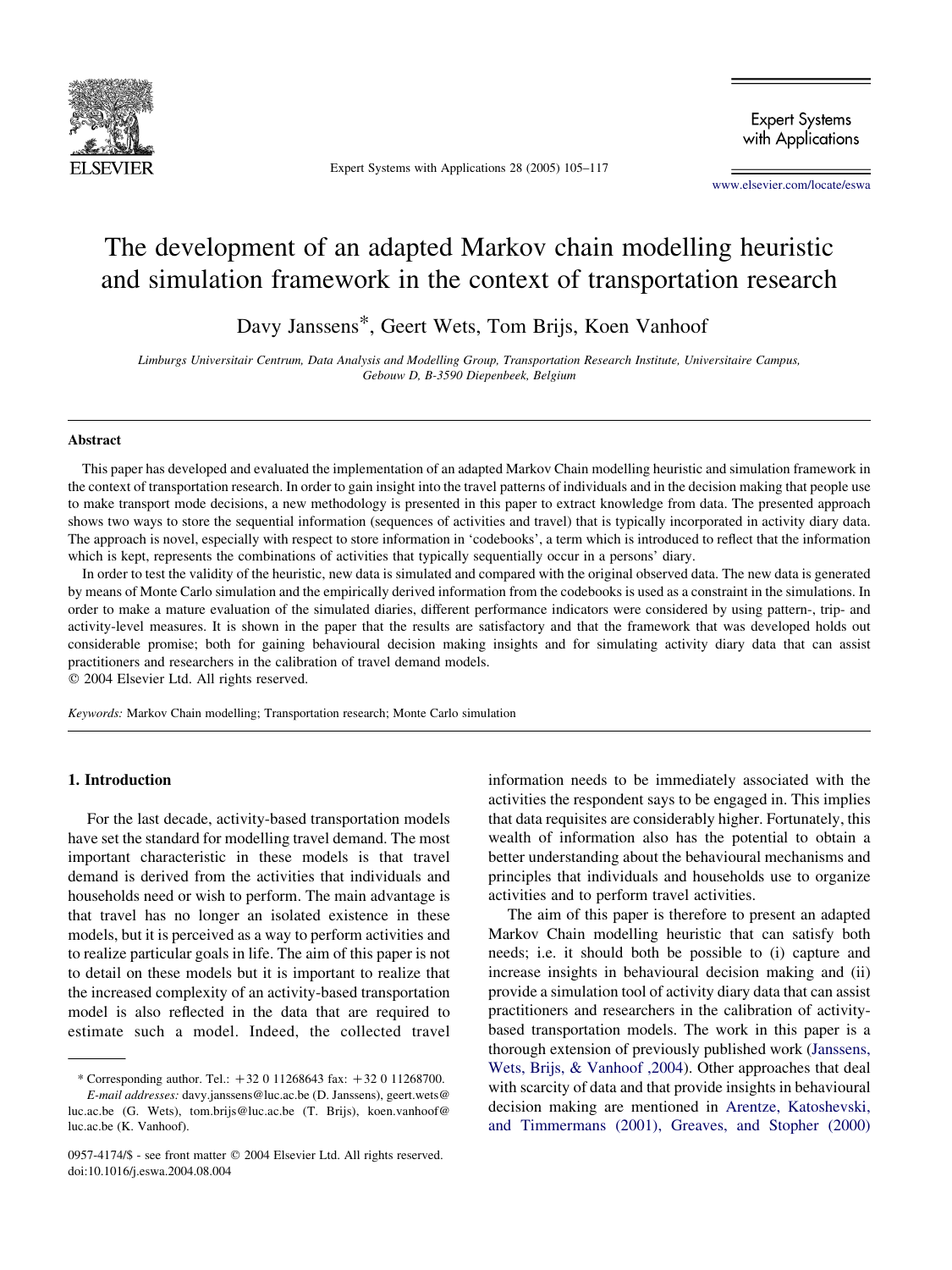and [Stopher, Greaves, and Bullock \(2003\)](#page--1-0). The idea to come up with an adapted Markov Chain modelling heuristic was advanced after it became clear that the simple application of the available Markov Chain modelling theory is infeasible in this application area.

Typically, data are collected by means of activity diaries after it has been repeatedly shown [\(Koppelman, 1981;](#page--1-0) [Robinson, 1985\)](#page--1-0) that traditional travel surveys especially under-report off-peak, non-home based trips of short duration. [Stopher \(1992\), Clarke, Dix, and Jones \(1981\)](#page--1-0) [and Niemi \(1993\)](#page--1-0) have argued that activity diaries outperform travel surveys in this respect. Moreover, it is claimed ([Clarke et al., 1981\)](#page--1-0) that despite the fact that only out-ofhome activities generate traffic, collecting in-home activities seems also warranted since it provides the closest correspondence with the natural storing of information and the planning of activities.

It is assumed in this paper that each diary consists of a set of correlated successive observations of a random variable. To this end, a discrete random variable  $X_t$  is considered, taking values in the finite set  $\{1,...,m\}$ , where each value in this set represents an activity that occurs in a persons' diary. Travelling is considered as an activity as well, however, the transport mode is added as an additional attribute in this case. Our goal is to simulate (predict) the value taken by  $X_t$  as a function of the values taken by previous observations of this variable. Markov chains are probabilistic models which are commonly used to model this type of dependencies in data. However, as said, their application resulted in additional difficulties in this research context (see infra). For this reason, the development of a new adapted Markov Chain modelling heuristic was implemented.

The presented approach shows two different ways to store the sequential information (sequences of activities) in 'codebooks', a term which is introduced to reflect that the information which is kept here represents low- and highorder combinations of activities that typically sequentially occur in one particular diary. In the limit, low-order combinations assume that the present value taken by  $X_t$  is entirely explained by the first lag (Activity  $t-1$ ), while high-order combinations assume that the correct present value of  $X_t$  can only be explained by the last  $k-1$ observations (Activity  $t-1$ , Activity  $t-2$ , ... Activity  $k-1$ ) in which  $k$  represents the length of the diary. However, high-order combinations tend to overfit the sample dataset, while low-order combinations have the problem that the knowledge extraction is insufficiently tuned towards the sample data and that therefore insights in activity-travel patterns are non-reliable. A trade-off will be explored in the paper. Hereafter, new data is simulated based on the sequential information, which is incorporated in the codebooks. The new simulated data is then compared with the originally observed data. The aim of this simulation framework is two-fold: (i) it serves as a validation measure for the developed heuristic and

(ii) it is a simulation tool of activity diary data that can assist practitioners and researchers in the calibration of activity-based transportation models.

The remainder of the paper is organized as follows. Section 2 briefly introduces Markov Chains in order to provide the necessary theoretical background. Section 3 elaborates on the problems that were encountered when using Markov chains and it describes the reasons for developing the new heuristic. In Section 4, the core of the algorithm is introduced. Section 5 describes the procedure which is used for simulating the new data based on the information which is stored in the codebooks. A controlled Monte Carlo simulation technique is introduced. In Section 6, the developed method is tested and empirically validated by means of pattern-, trip- and activity-level performance indicators. Conclusions and topics for future research are given in Section 7.

### 2. Background and previous work: Markov chain modelling

Capturing dependencies between successive observations of a random variable is mainly done by means of Markov Chains until now. Markov chains are probabilistic models, which were introduced by Andrej Andreevic Markov at the beginning of the 20th century. Their application domains have been numerous, including geography, biology, meteorology, music, and many others. The fundamentals of Markov chain modelling are introduced in this section.

Consider a discrete-time random variable  $X_t$ , taking values in the finite state space $\{1,...,m\}$ . In order to predict the value taken by  $X_t$ , the Markov property is used as a necessary condition in Markov chain modelling. The Markov property says that the present time  $t$ , is entirely explained by the first lag  $(t-1)$ , so that we can write:

$$
P(X_t = i_0 | X_0 = i_t, ..., X_{t-1} = i_1)
$$
  
=  $P(X_t = i_0 | X_{t-1} = i_1) = q_{i_1 i_0}(t),$   
where  $i_t, ..., i_0 \in \{1, ..., m\}.$  (1)

Considering all combinations of  $i_1$  and  $i_0$ , we can now construct a transition matrix  $O$ , each of whose rows sums to  $1$ .

Q Z XtK<sup>1</sup> <sup>1</sup> / / <sup>m</sup> 1 q11 / / q1<sup>m</sup> « « 1 « « « 1 « m qm1 / / qmm 

 $\overline{\mathbf{x}}$